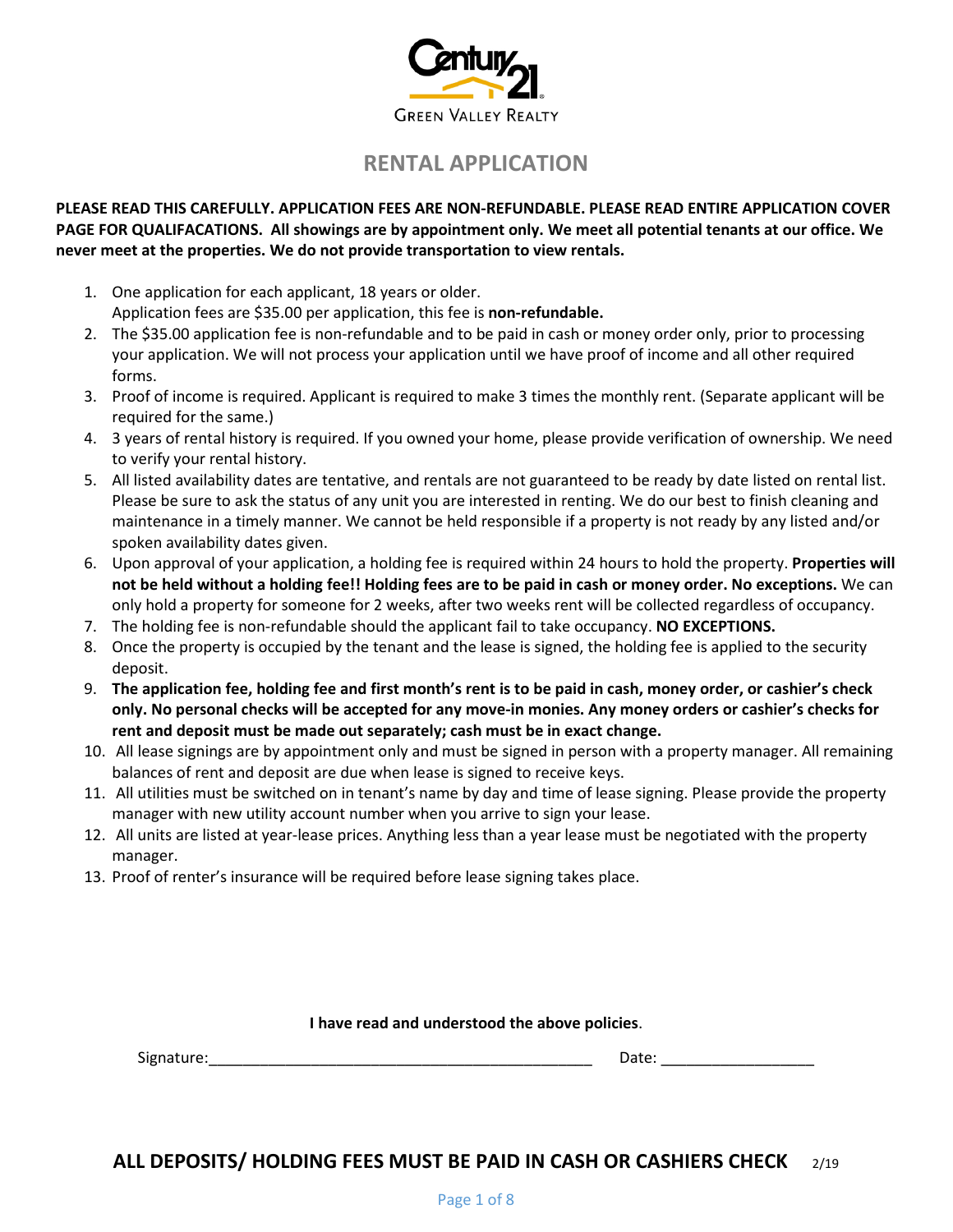

### **APPLICANT**

**Application will not be accepted if received without being initialed and signed by applicant. Please use additional applications if more than two persons are applying.**

**Applicant hereby makes this request to rent the following property under the following terms and conditions:**

| Requested Move-In Date_______________                                                                           |  |  |
|-----------------------------------------------------------------------------------------------------------------|--|--|
|                                                                                                                 |  |  |
|                                                                                                                 |  |  |
|                                                                                                                 |  |  |
| Home Phone________________________Cell Phone_________________________Work Phone__________________________       |  |  |
|                                                                                                                 |  |  |
|                                                                                                                 |  |  |
|                                                                                                                 |  |  |
|                                                                                                                 |  |  |
|                                                                                                                 |  |  |
| Reason for leaving entropy and the set of the set of the set of the set of the set of the set of the set of the |  |  |
|                                                                                                                 |  |  |
|                                                                                                                 |  |  |
|                                                                                                                 |  |  |
|                                                                                                                 |  |  |

#### **FOR OFFICE USE ONLY**

Rent Amount\_\_\_\_\_\_\_\_\_\_\_\_\_ Deposit Amount\_\_\_\_\_\_\_\_\_\_\_\_ Application Fee\_\_\_\_\_\_\_\_\_\_\_\_\_

Additional Deposit\_\_\_\_\_\_\_\_\_\_\_ Length of Lease\_\_\_\_\_\_\_\_\_\_\_

Prorated Amount builities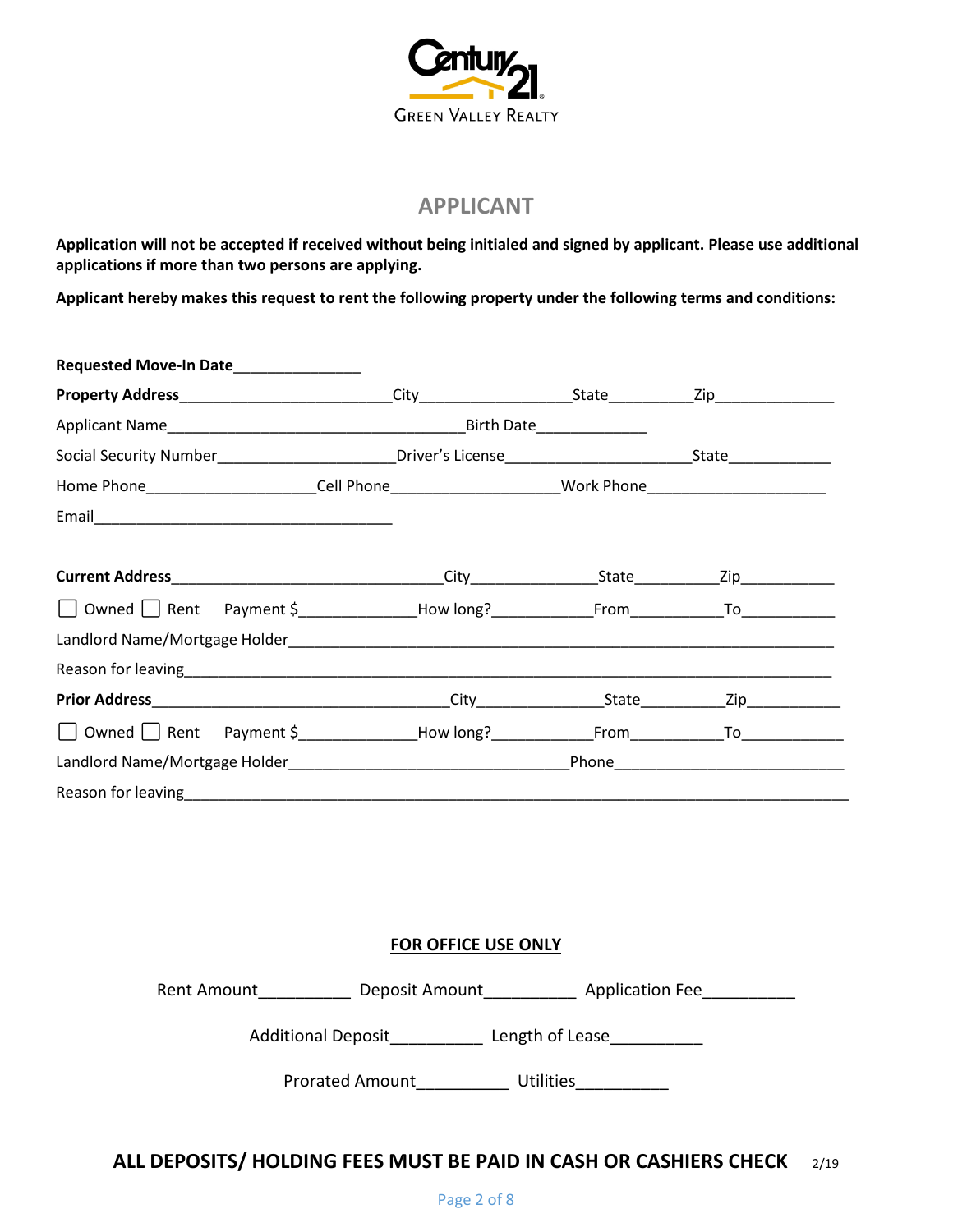

### **EMPLOYMENT**

|                      |               |                                                                                                                  | Employed as ____________________________How Long?_______________________________                                                                                                                                                                                                                                                                    |
|----------------------|---------------|------------------------------------------------------------------------------------------------------------------|-----------------------------------------------------------------------------------------------------------------------------------------------------------------------------------------------------------------------------------------------------------------------------------------------------------------------------------------------------|
|                      |               |                                                                                                                  |                                                                                                                                                                                                                                                                                                                                                     |
|                      |               |                                                                                                                  |                                                                                                                                                                                                                                                                                                                                                     |
|                      |               |                                                                                                                  |                                                                                                                                                                                                                                                                                                                                                     |
| If less than 3 years |               |                                                                                                                  |                                                                                                                                                                                                                                                                                                                                                     |
|                      |               |                                                                                                                  |                                                                                                                                                                                                                                                                                                                                                     |
|                      |               |                                                                                                                  |                                                                                                                                                                                                                                                                                                                                                     |
|                      |               |                                                                                                                  |                                                                                                                                                                                                                                                                                                                                                     |
|                      |               |                                                                                                                  |                                                                                                                                                                                                                                                                                                                                                     |
|                      |               |                                                                                                                  |                                                                                                                                                                                                                                                                                                                                                     |
| Auto Loan            | $\frac{1}{2}$ | Auto Insurance                                                                                                   | $\frac{1}{2}$                                                                                                                                                                                                                                                                                                                                       |
| Health Insurance     | $\sharp$      | Child Support                                                                                                    |                                                                                                                                                                                                                                                                                                                                                     |
| Credit Card          | $\frac{1}{2}$ | Credit Card                                                                                                      | $\begin{picture}(20,20) \put(0,0){\line(1,0){10}} \put(15,0){\line(1,0){10}} \put(15,0){\line(1,0){10}} \put(15,0){\line(1,0){10}} \put(15,0){\line(1,0){10}} \put(15,0){\line(1,0){10}} \put(15,0){\line(1,0){10}} \put(15,0){\line(1,0){10}} \put(15,0){\line(1,0){10}} \put(15,0){\line(1,0){10}} \put(15,0){\line(1,0){10}} \put(15,0){\line(1$ |
| Other                | $\sharp$      | Other                                                                                                            | $\sharp$                                                                                                                                                                                                                                                                                                                                            |
|                      |               | How long will the Applicant live here?<br>_____________ Does anyone in the household smoke? $\Box$ Yes $\Box$ No |                                                                                                                                                                                                                                                                                                                                                     |
|                      |               |                                                                                                                  |                                                                                                                                                                                                                                                                                                                                                     |
|                      |               |                                                                                                                  | Cell Phone__________________________Work Phone____________________________Other Phone_________________________                                                                                                                                                                                                                                      |
|                      |               |                                                                                                                  |                                                                                                                                                                                                                                                                                                                                                     |

# **Will there be a Co-Applicant?**

Co-Applicant Name\_\_\_\_\_\_\_\_\_\_\_\_\_\_\_\_\_\_\_\_\_\_\_\_\_\_\_\_\_\_\_\_\_\_\_\_\_\_\_\_\_\_\_\_\_\_\_\_\_\_\_\_\_\_\_\_\_

**All co-applicants must complete and turn in individual applications. Please turn all applications in together.**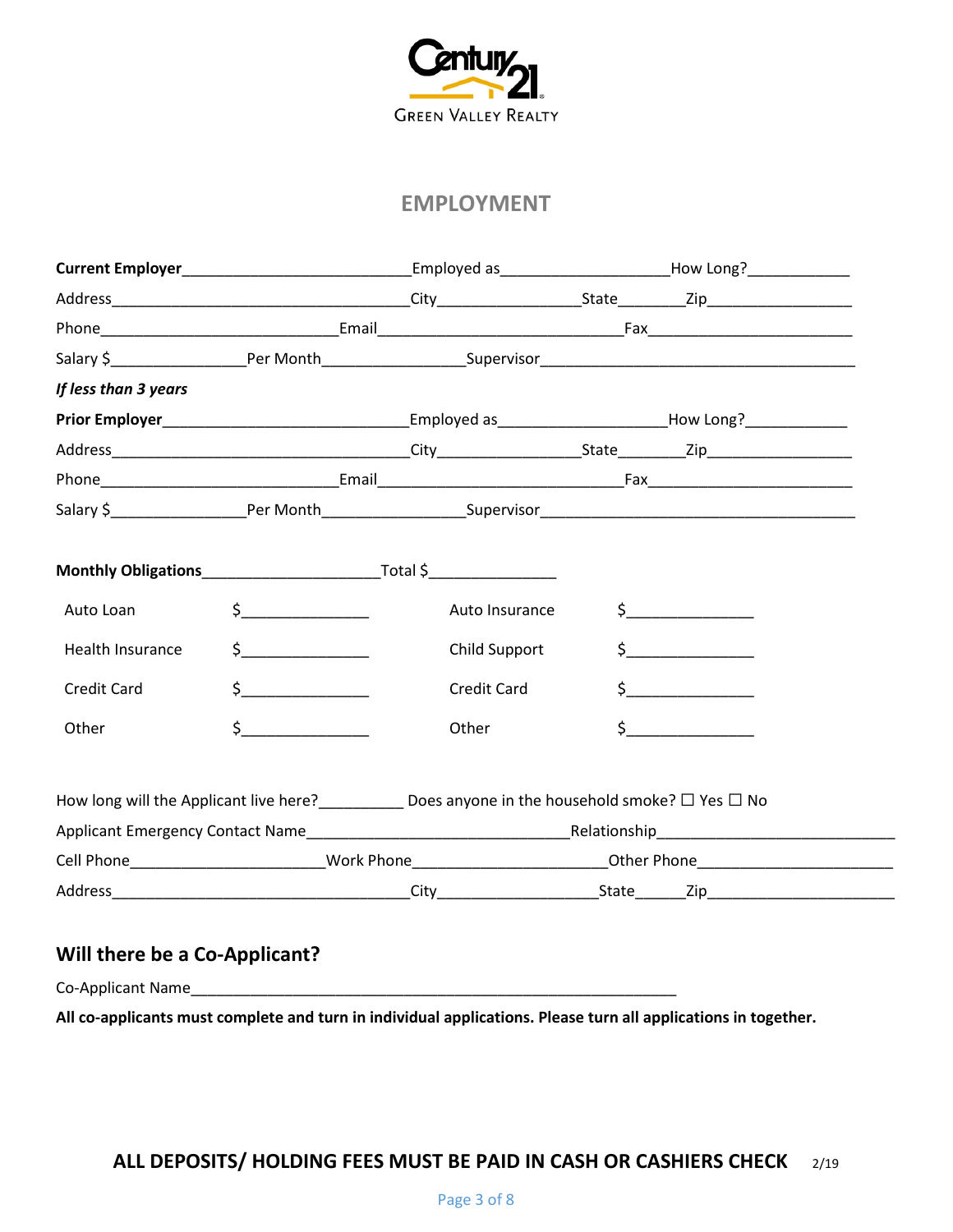

### **GENERAL QUESTIONNAIRE**

How did you hear about this property?

Please explain why you are moving from your current location.

\_\_\_\_\_\_\_\_\_\_\_\_\_\_\_\_\_\_\_\_\_\_\_\_\_\_\_\_\_\_\_\_\_\_\_\_\_\_\_\_\_\_\_\_\_\_\_\_\_\_\_\_\_\_\_\_\_\_\_\_\_\_\_\_\_\_\_\_\_\_\_\_\_\_\_\_\_\_\_\_\_\_\_\_\_\_\_\_\_\_\_\_\_\_\_\_\_\_ Has any Applicant ever had recurring problems with current apartment or landlord?  $\Box$  Yes  $\Box$  No If yes, please explain: \_\_\_\_\_\_\_\_\_\_\_\_\_\_\_\_\_\_\_\_\_\_\_\_\_\_\_\_\_\_\_\_\_\_\_\_\_\_\_\_\_\_\_\_\_\_\_\_\_\_\_\_\_\_\_\_\_\_\_\_\_\_\_\_\_\_\_\_\_\_\_\_\_\_\_\_\_\_\_\_\_\_\_\_\_\_\_\_\_\_\_\_\_\_\_\_\_\_

\_\_\_\_\_\_\_\_\_\_\_\_\_\_\_\_\_\_\_\_\_\_\_\_\_\_\_\_\_\_\_\_\_\_\_\_\_\_\_\_\_\_\_\_\_\_\_\_\_\_\_\_\_\_\_\_\_\_\_\_\_\_\_\_\_\_\_\_\_\_\_\_\_\_\_\_\_\_\_\_\_\_\_\_\_\_\_\_\_\_\_\_\_\_\_\_\_\_

\_\_\_\_\_\_\_\_\_\_\_\_\_\_\_\_\_\_\_\_\_\_\_\_\_\_\_\_\_\_\_\_\_\_\_\_\_\_\_\_\_\_\_\_\_\_\_\_\_\_\_\_\_\_\_\_\_\_\_\_\_\_\_\_\_\_\_\_\_\_\_\_\_\_\_\_\_\_\_\_\_\_\_\_\_\_\_\_\_\_\_\_\_\_\_\_\_\_ \_\_\_\_\_\_\_\_\_\_\_\_\_\_\_\_\_\_\_\_\_\_\_\_\_\_\_\_\_\_\_\_\_\_\_\_\_\_\_\_\_\_\_\_\_\_\_\_\_\_\_\_\_\_\_\_\_\_\_\_\_\_\_\_\_\_\_\_\_\_\_\_\_\_\_\_\_\_\_\_\_\_\_\_\_\_\_\_\_\_\_\_\_\_\_\_\_\_

\_\_\_\_\_\_\_\_\_\_\_\_\_\_\_\_\_\_\_\_\_\_\_\_\_\_\_\_\_\_\_\_\_\_\_\_\_\_\_\_\_\_\_\_\_\_\_\_\_\_\_\_\_\_\_\_\_\_\_\_\_\_\_\_\_\_\_\_\_\_\_\_\_\_\_\_\_\_\_\_\_\_\_\_\_\_\_\_\_\_\_\_\_\_\_\_\_\_ \_\_\_\_\_\_\_\_\_\_\_\_\_\_\_\_\_\_\_\_\_\_\_\_\_\_\_\_\_\_\_\_\_\_\_\_\_\_\_\_\_\_\_\_\_\_\_\_\_\_\_\_\_\_\_\_\_\_\_\_\_\_\_\_\_\_\_\_\_\_\_\_\_\_\_\_\_\_\_\_\_\_\_\_\_\_\_\_\_\_\_\_\_\_\_\_\_\_

\_\_\_\_\_\_\_\_\_\_\_\_\_\_\_\_\_\_\_\_\_\_\_\_\_\_\_\_\_\_\_\_\_\_\_\_\_\_\_\_\_\_\_\_\_\_\_\_\_\_\_\_\_\_\_\_\_\_\_\_\_\_\_\_\_\_\_\_\_\_\_\_\_\_\_\_\_\_\_\_\_\_\_\_\_\_\_\_\_\_\_\_\_\_\_\_\_\_ \_\_\_\_\_\_\_\_\_\_\_\_\_\_\_\_\_\_\_\_\_\_\_\_\_\_\_\_\_\_\_\_\_\_\_\_\_\_\_\_\_\_\_\_\_\_\_\_\_\_\_\_\_\_\_\_\_\_\_\_\_\_\_\_\_\_\_\_\_\_\_\_\_\_\_\_\_\_\_\_\_\_\_\_\_\_\_\_\_\_\_\_\_\_\_\_\_\_

\_\_\_\_\_\_\_\_\_\_\_\_\_\_\_\_\_\_\_\_\_\_\_\_\_\_\_\_\_\_\_\_\_\_\_\_\_\_\_\_\_\_\_\_\_\_\_\_\_\_\_\_\_\_\_\_\_\_\_\_\_\_\_\_\_\_\_\_\_\_\_\_\_\_\_\_\_\_\_\_\_\_\_\_\_\_\_\_\_\_\_\_\_\_\_\_\_\_ \_\_\_\_\_\_\_\_\_\_\_\_\_\_\_\_\_\_\_\_\_\_\_\_\_\_\_\_\_\_\_\_\_\_\_\_\_\_\_\_\_\_\_\_\_\_\_\_\_\_\_\_\_\_\_\_\_\_\_\_\_\_\_\_\_\_\_\_\_\_\_\_\_\_\_\_\_\_\_\_\_\_\_\_\_\_\_\_\_\_\_\_\_\_\_\_\_\_

\_\_\_\_\_\_\_\_\_\_\_\_\_\_\_\_\_\_\_\_\_\_\_\_\_\_\_\_\_\_\_\_\_\_\_\_\_\_\_\_\_\_\_\_\_\_\_\_\_\_\_\_\_\_\_\_\_\_\_\_\_\_\_\_\_\_\_\_\_\_\_\_\_\_\_\_\_\_\_\_\_\_\_\_\_\_\_\_\_\_\_\_\_\_\_\_\_\_ \_\_\_\_\_\_\_\_\_\_\_\_\_\_\_\_\_\_\_\_\_\_\_\_\_\_\_\_\_\_\_\_\_\_\_\_\_\_\_\_\_\_\_\_\_\_\_\_\_\_\_\_\_\_\_\_\_\_\_\_\_\_\_\_\_\_\_\_\_\_\_\_\_\_\_\_\_\_\_\_\_\_\_\_\_\_\_\_\_\_\_\_\_\_\_\_\_\_

\_\_\_\_\_\_\_\_\_\_\_\_\_\_\_\_\_\_\_\_\_\_\_\_\_\_\_\_\_\_\_\_\_\_\_\_\_\_\_\_\_\_\_\_\_\_\_\_\_\_\_\_\_\_\_\_\_\_\_\_\_\_\_\_\_\_\_\_\_\_\_\_\_\_\_\_\_\_\_\_\_\_\_\_\_\_\_\_\_\_\_\_\_\_\_\_\_\_ \_\_\_\_\_\_\_\_\_\_\_\_\_\_\_\_\_\_\_\_\_\_\_\_\_\_\_\_\_\_\_\_\_\_\_\_\_\_\_\_\_\_\_\_\_\_\_\_\_\_\_\_\_\_\_\_\_\_\_\_\_\_\_\_\_\_\_\_\_\_\_\_\_\_\_\_\_\_\_\_\_\_\_\_\_\_\_\_\_\_\_\_\_\_\_\_\_\_

Has any Applicant ever been served a late rent notice?  $\Box$  Yes  $\Box$  No If yes, please explain:

Has any Applicant ever willfully refused to pay rent when due?  $\Box$  Yes  $\Box$  No If yes, please explain:

Has any Applicant ever been evicted?  $\Box$  Yes  $\Box$  No If yes, please explain:

Has any Applicant ever filed bankruptcy?  $\Box$  Yes  $\Box$  No If yes, please explain:

Has any Applicant been a party to a lawsuit?  $\Box$  Yes  $\Box$  No If yes, please explain:

Has any Applicant or occupant ever been convicted or a gross misdemeanor or felony?  $\Box$  Yes  $\Box$  No If yes, please explain:

Is any applicant or occupant required to register or has been convicted as a sex offender?  $\Box$  Yes  $\Box$  No If yes, please explain:

\_\_\_\_\_\_\_\_\_\_\_\_\_\_\_\_\_\_\_\_\_\_\_\_\_\_\_\_\_\_\_\_\_\_\_\_\_\_\_\_\_\_\_\_\_\_\_\_\_\_\_\_\_\_\_\_\_\_\_\_\_\_\_\_\_\_\_\_\_\_\_\_\_\_\_\_\_\_\_\_\_\_\_\_\_\_\_\_\_\_\_\_\_\_\_\_\_\_ We may run a credit and criminal background check. Is there anything negative we will find that you want to comment on?  $\Box$  Yes  $\Box$  No If yes, please explain:

\_\_\_\_\_\_\_\_\_\_\_\_\_\_\_\_\_\_\_\_\_\_\_\_\_\_\_\_\_\_\_\_\_\_\_\_\_\_\_\_\_\_\_\_\_\_\_\_\_\_\_\_\_\_\_\_\_\_\_\_\_\_\_\_\_\_\_\_\_\_\_\_\_\_\_\_\_\_\_\_\_\_\_\_\_\_\_\_\_\_\_\_\_\_\_\_\_\_ \_\_\_\_\_\_\_\_\_\_\_\_\_\_\_\_\_\_\_\_\_\_\_\_\_\_\_\_\_\_\_\_\_\_\_\_\_\_\_\_\_\_\_\_\_\_\_\_\_\_\_\_\_\_\_\_\_\_\_\_\_\_\_\_\_\_\_\_\_\_\_\_\_\_\_\_\_\_\_\_\_\_\_\_\_\_\_\_\_\_\_\_\_\_\_\_\_\_

\_\_\_\_\_\_\_\_\_\_\_\_\_\_\_\_\_\_\_\_\_\_\_\_\_\_\_\_\_\_\_\_\_\_\_\_\_\_\_\_\_\_\_\_\_\_\_\_\_\_\_\_\_\_\_\_\_\_\_\_\_\_\_\_\_\_\_\_\_\_\_\_\_\_\_\_\_\_\_\_\_\_\_\_\_\_\_\_\_\_\_\_\_\_\_\_\_\_

Does any Applicant plan to use liquid filled furniture? ☐ Yes ☐ No Furniture Type\_\_\_\_\_\_\_\_\_\_\_\_\_\_\_\_\_\_\_\_\_\_\_\_\_\_\_\_\_\_\_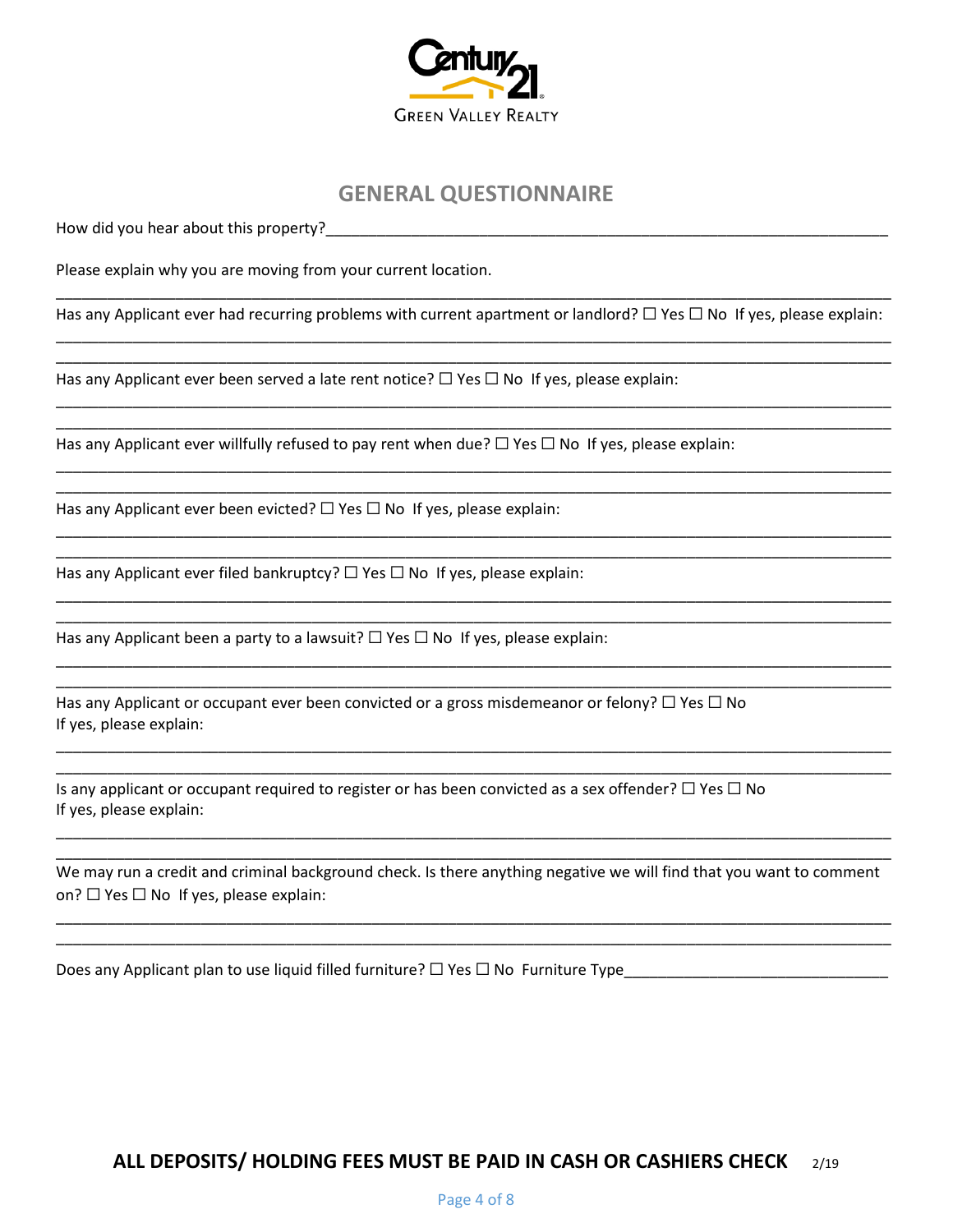

#### **QUESTIONNAIRE CONTINUED**

#### **Pets**

Do you have pets? □ Yes □ No

If yes, please list:

| Type        | Breed | Weight | $\Box$ Male $\Box$ Female $\Box$ Spayed/Neutered |
|-------------|-------|--------|--------------------------------------------------|
| Type        | Breed | Weight | $\Box$ Male $\Box$ Female $\Box$ Spayed/Neutered |
| Type        | Breed | Weight | $\Box$ Male $\Box$ Female $\Box$ Spayed/Neutered |
| <b>Type</b> | Breed | Weight | $\Box$ Male $\Box$ Female $\Box$ Spayed/Neutered |

### **Other Occupants**

Please list any other persons that will be living at the premises. Name:\_\_\_\_\_\_\_\_\_\_\_\_\_\_\_\_\_\_\_\_\_\_\_ Age:\_\_\_\_\_\_\_\_\_\_Relationship\_\_\_\_\_\_\_\_\_\_\_\_\_\_Occupation\_\_\_\_\_\_\_\_\_\_\_\_\_\_\_\_\_\_\_\_\_\_ Name:\_\_\_\_\_\_\_\_\_\_\_\_\_\_\_\_\_\_\_\_\_\_\_ Age:\_\_\_\_\_\_\_\_\_\_Relationship\_\_\_\_\_\_\_\_\_\_\_\_\_\_Occupation\_\_\_\_\_\_\_\_\_\_\_\_\_\_\_\_\_\_\_\_\_\_

| Name: | Age: | Relationship | Occupation |
|-------|------|--------------|------------|
| Name: | Age: | Relationship | Occupation |

## **Vehicles**

| Make | Model | Color | License # | State |
|------|-------|-------|-----------|-------|
| Make | Model | Color | License # | State |
| Make | Model | Color | License # | State |
| Make | Model | Color | License # | State |

# **Personal References**

| Name: | Relationship | Phone |
|-------|--------------|-------|
| Name: | Relationship | Phone |
| Name: | Relationship | Phone |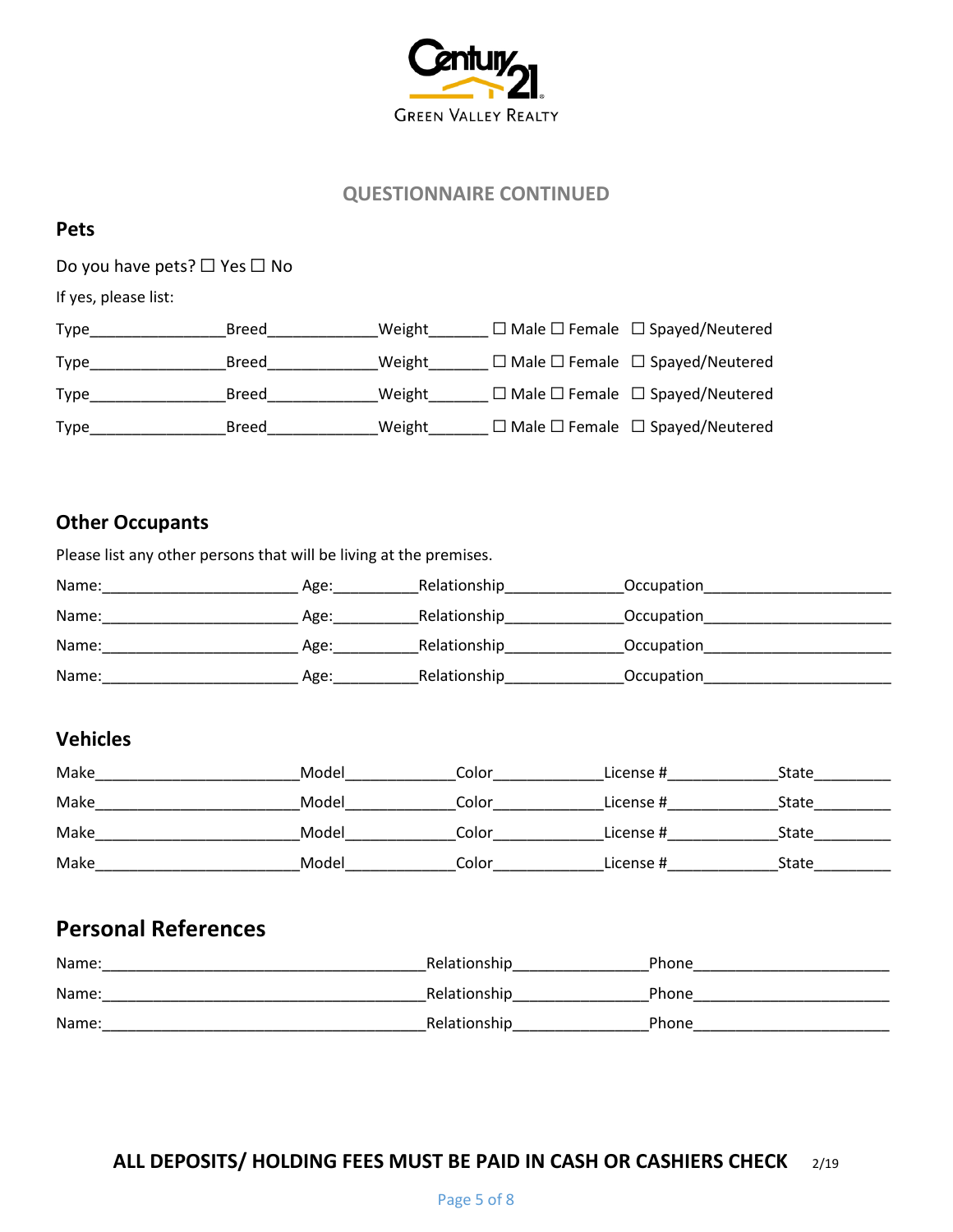

# **VERIFICATION OF EMPLOYMENT**

# **Employer Contact Information**

| Applicant Name:                                  |          |  |
|--------------------------------------------------|----------|--|
|                                                  | Address: |  |
| Supervisor:__________________________            | Email:   |  |
| Phone Number:                                    |          |  |
| Applicant authorizes verification of employment. |          |  |
| Applicant Signature:                             | Date:    |  |

### **EMPLOYER ONLY BELOW THIS LINE**

| To Whom it May Concern:                                                                                       |                   |                                                                                                            |
|---------------------------------------------------------------------------------------------------------------|-------------------|------------------------------------------------------------------------------------------------------------|
| information below.                                                                                            |                   | One of your employees (named above) has applied to rent one of our properties. Please verify the following |
| See authorization attached.                                                                                   |                   |                                                                                                            |
| Date of Employment                                                                                            |                   |                                                                                                            |
| Hired Date: National Property of the Marian School and School and School and School and School and School and | Termination Date: |                                                                                                            |
|                                                                                                               |                   | Employee is paid: Hourly \$ Salary \$ Salary \$ Hours per week:                                            |
| Frequency: $\square$ Weekly $\square$ Bi-Weekly $\square$ Monthly                                             |                   |                                                                                                            |
|                                                                                                               |                   |                                                                                                            |
|                                                                                                               |                   | Date:                                                                                                      |
|                                                                                                               |                   |                                                                                                            |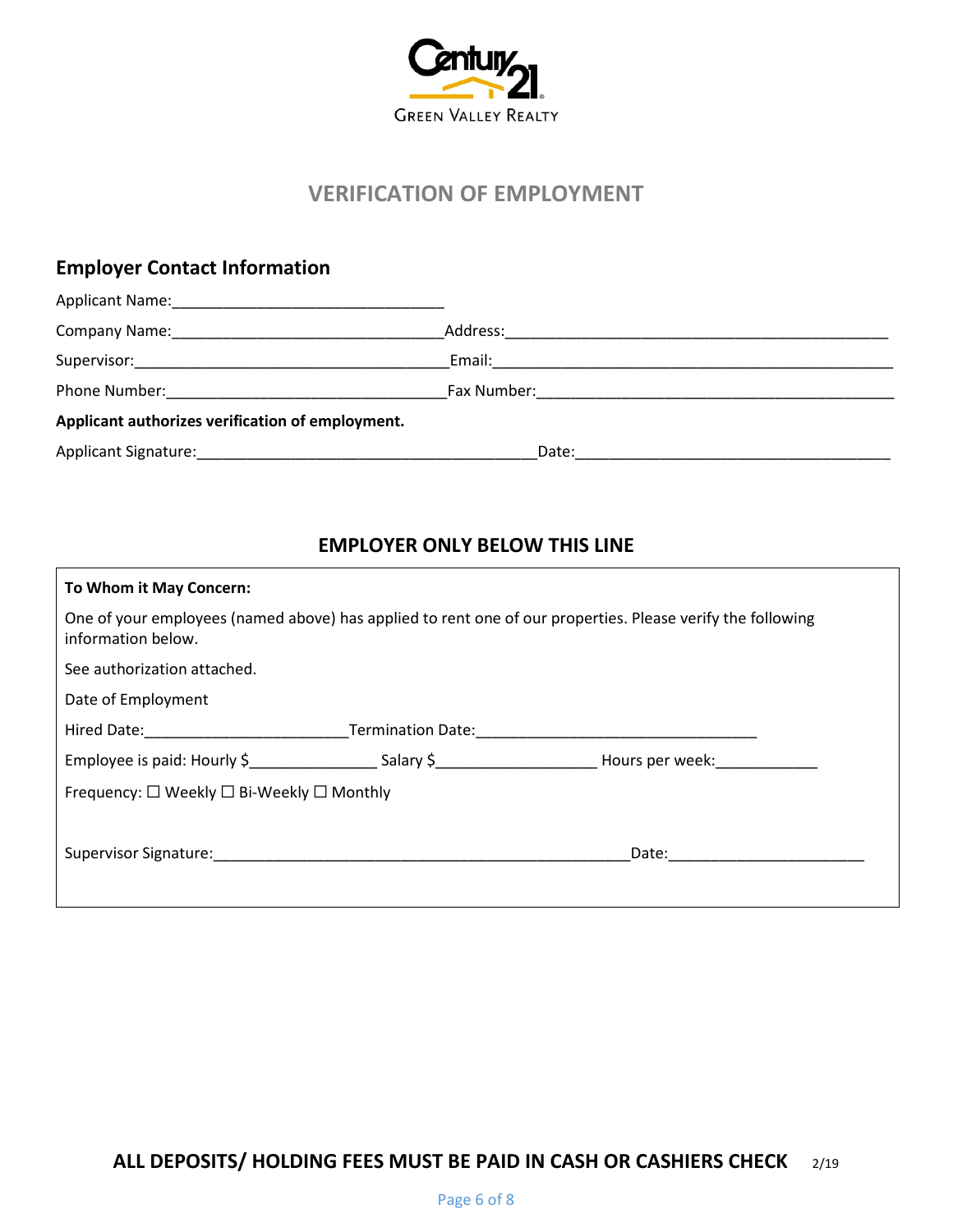

#### **VERIFICATION OF RENTAL HISTORY**

| Applicant authorizes verification of rental history. |       |  |
|------------------------------------------------------|-------|--|
|                                                      | Date: |  |

### **LANDLORD ONLY BELOW THIS LINE**

| To Whom it May Concern:                                                          |                                                                                                                      |  |
|----------------------------------------------------------------------------------|----------------------------------------------------------------------------------------------------------------------|--|
| below. See authorization attached.                                               | One of your tenants (named above) has applied to rent one of our properties. Please verify the following information |  |
|                                                                                  |                                                                                                                      |  |
| Any late rent payments?                                                          |                                                                                                                      |  |
| Any NSF?                                                                         |                                                                                                                      |  |
| Deposit refunded?                                                                |                                                                                                                      |  |
|                                                                                  |                                                                                                                      |  |
| Condition property left in: $\Box$ Excellent $\Box$ Good $\Box$ Fair $\Box$ Poor |                                                                                                                      |  |
|                                                                                  |                                                                                                                      |  |
| Would you rent to the tenant again? $\square$ No $\square$ Yes                   |                                                                                                                      |  |
|                                                                                  |                                                                                                                      |  |
|                                                                                  |                                                                                                                      |  |
|                                                                                  |                                                                                                                      |  |